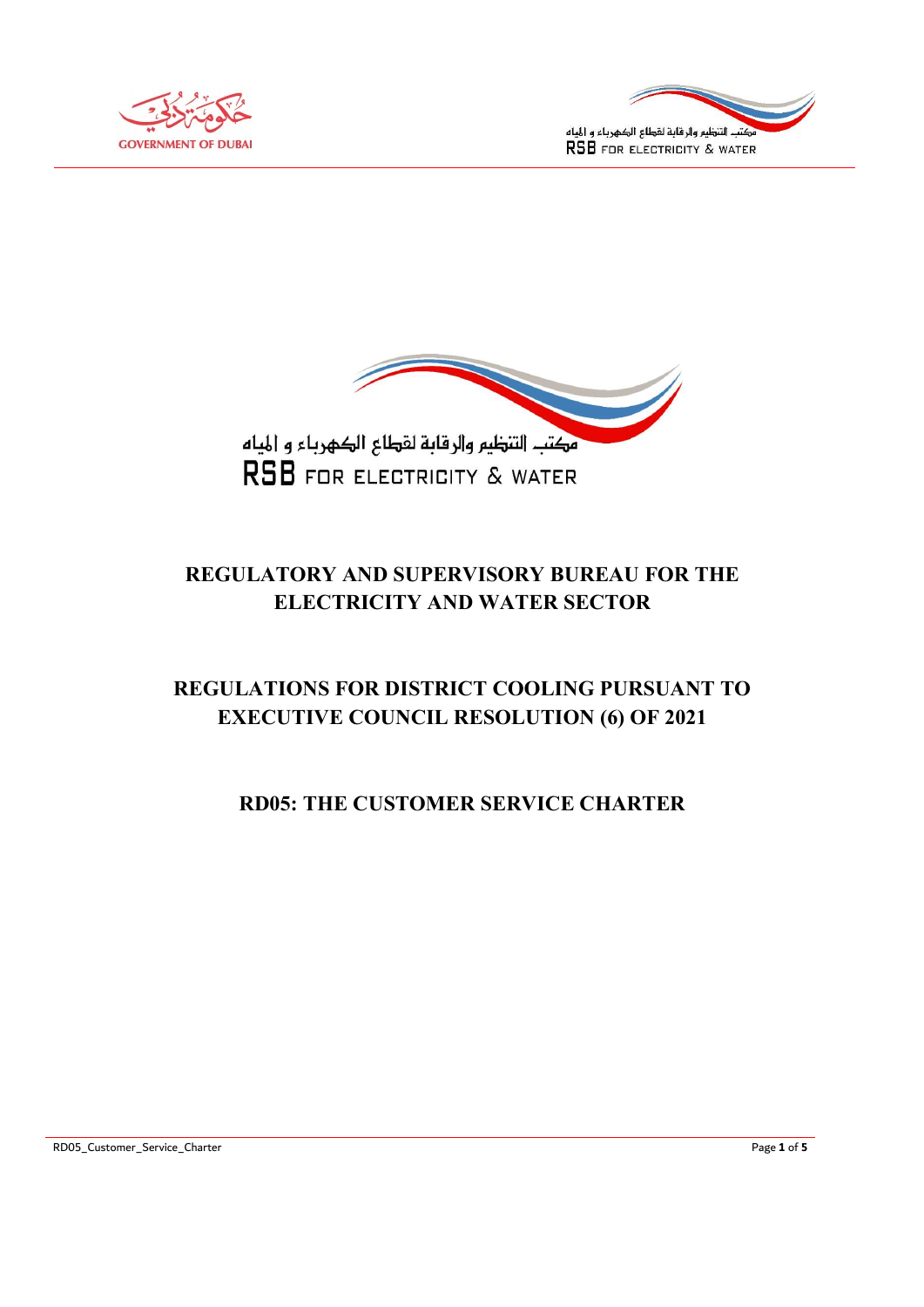



Version History

| <b>ISSUE</b> | <b>MODIFICATION</b> | <b>ISSUED</b> | <b>APPROVED</b> | <b>DATE</b> |
|--------------|---------------------|---------------|-----------------|-------------|
| NO.          |                     |               |                 |             |
| 1.0          | First Issue         | J. Grinnell   | G. Sims         | 23/03/2022  |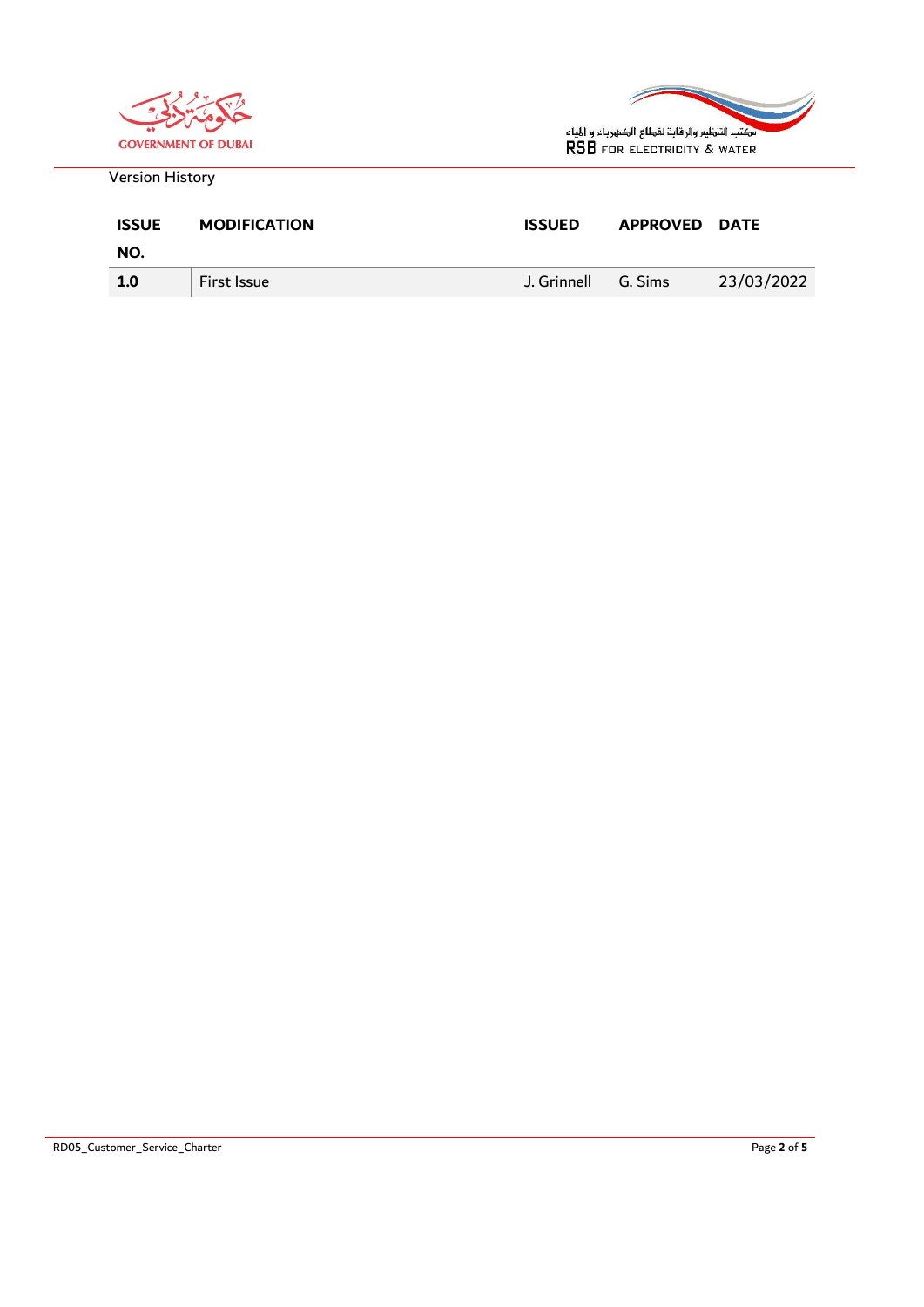



## 1. Definitions and Interpretation

Billing Services – has the meaning given to it in the Resolution.

Committee – means a committee organised by the DSCE with the purpose of settling disputes that have not been resolved between the Permit Holder and the Customer or between Permit Holders as the case may be.

Customer – has the meaning given to it in the Resolution.

Customer Service Charter – is a document prepared by a Permit Holder in accordance with these regulations, which sets out the Permit Holders commitments to its Customers including the levels of service it expects to deliver.

Director – means a member of the executive management team of the Permit Holder, normally the director level regulatory contact with the RSB.

District Cooling Services – has the meaning given to it in the Resolution.

DSCE – means the Dubai Supreme Council of Energy.

Permit Holder – has the meaning given to it in the Resolution.

Resolution – means Executive Council Resolution 6 of 2021 Regulating the Provision of District Cooling Services in the Emirate of Dubai.

RSB – means the Regulatory and Supervisory Bureau for the electricity and water sector.

# 2. Scope and Objective

- a. These regulations have been issued pursuant to articles 4(a)4 and 9(6) of the Resolution.
- b. These regulations apply to any Person furnishing or intending to furnish, District Cooling Services or Billing Services to Customers in the Emirate of Dubai.
- c. These regulations aim to improve visibility of Permit Holders' performance and drive continual improvement in the standard of customer service provided.
- d. The RSB reserves the right to update these regulations from time to time subject to the approval of the DSCE.

### 3. The Customer Service Charter

All Permit Holders, within six (6) months of being granted a permit, must develop and submit to the RSB for approval a Customer Service Charter setting out the Permit Holder's commitments to delivering customer service. Once approved, the Permit Holder will publish his Customer Service Charter on his website and provide a reference to it in billing literature issued to Customers. The Permit Holder's Customer Service Charter shall, as a minimum, include such chapters, details, methods, forms and processes as outlined in these regulations.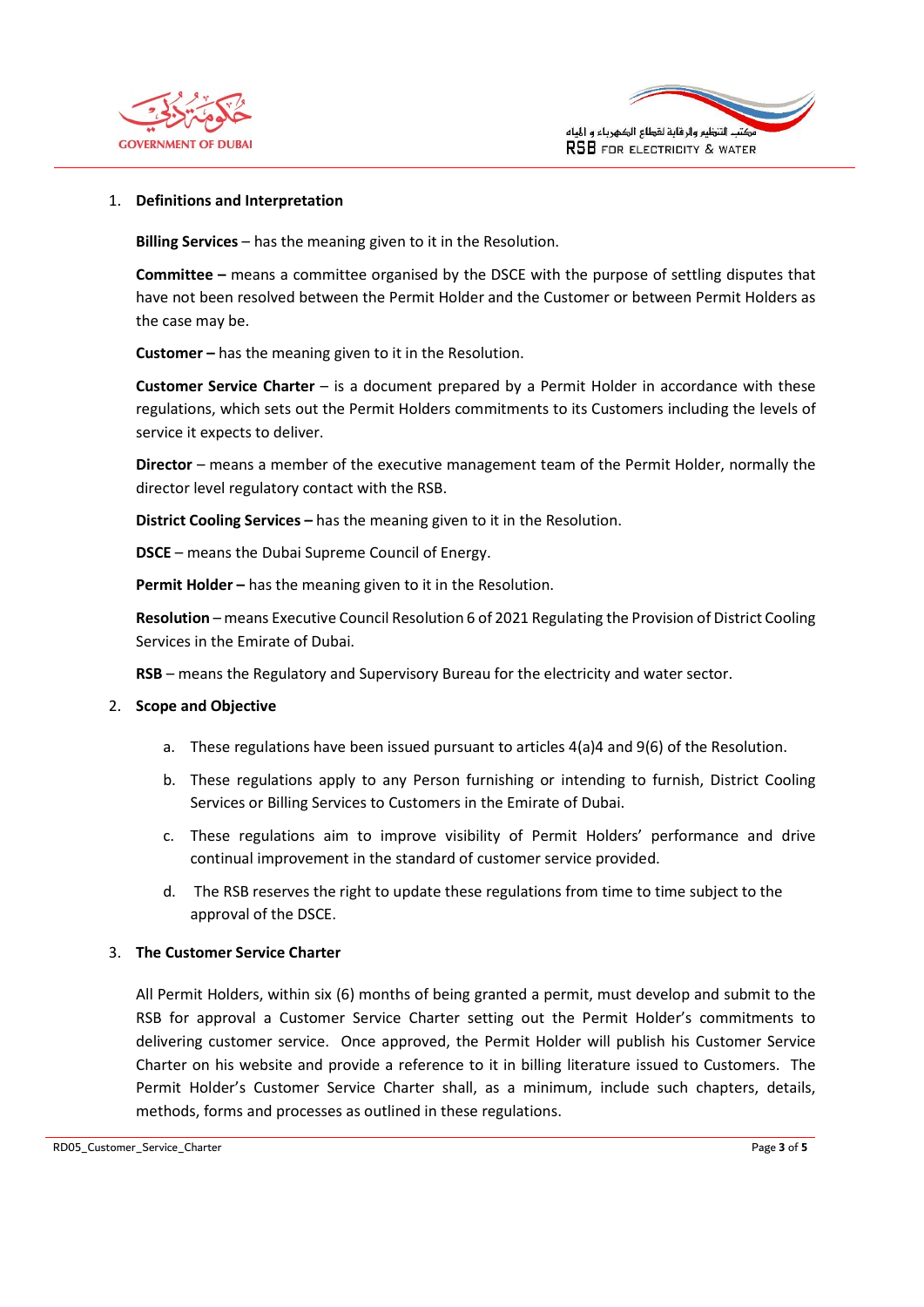



#### 4. Resolving complaints

- a. The Customer Service Charter shall set out the Permit Holder's procedures and process for resolving complaints submitted to it by Customers in accordance with Article 9(6) of the resolution. Such procedures shall be designed to ensure that all reasonable concerns raised by Customers are resolved to the Customer's satisfaction within a specified timeframe which may vary depending on the complexity of the complaint raised.
- b. The Permit Holder shall include in its processes a minimum of three (3) levels of escalation to ensure that every effort is made to resolve the complaint amicably between the Permit Holder and the Customer. If the Permit Holder, having exhausted its internal processes, is unable to resolve the complaint, it may refer it to a Committee organized by the DSCE. Such referral may only be done by a Director of the Permit Holder.
- c. Where a Customer approaches the RSB or the DSCE directly to raise a complaint, it shall be referred to the Committee. However, if the Customer has not exhausted the Permit Holder's internal processes, he or she may be redirected to the Permit Holder so the complaint can be resolved using the Permit Holder's established processes.
- d. The Committee formed by the DSCE shall review complaints referred to it in accordance with its terms of reference. Where the Committee persistently finds in favour of Customers whose complaints concern the same Permit Holder, the Permit Holder shall be deemed to have failed in its duty to comply with Article 9(6).

## 5. Ease of access

- a. Forms to start or end service, or to make any changes the Customer may wish to make to the service provided, must be made available on the Permit Holder's website.
- b. All methods of communication available to Customer to raise enquires or complaints must be included in the Permit Holder's Customer Service Charter and published on his website once approved.

### 6. Recording Customer Contacts

The Permit Holder's Customer Service Charter must set out how it intends to record Customer contacts, which may include requests, queries or complaints. Each type of Customer contact shall be further classified so the nature of the request, query or complaint can be recorded and reported on. The Permit Holder shall define such classifications in its Customer Service Charter. Records of Customer contacts shall be made available to the RSB on request.

### 7. Measuring performance

a. The Permit Holder shall develop Key Performance Indicators (KPIs), to be included in its Customer Service Charter which summarise its business performance. The KPIs shall be